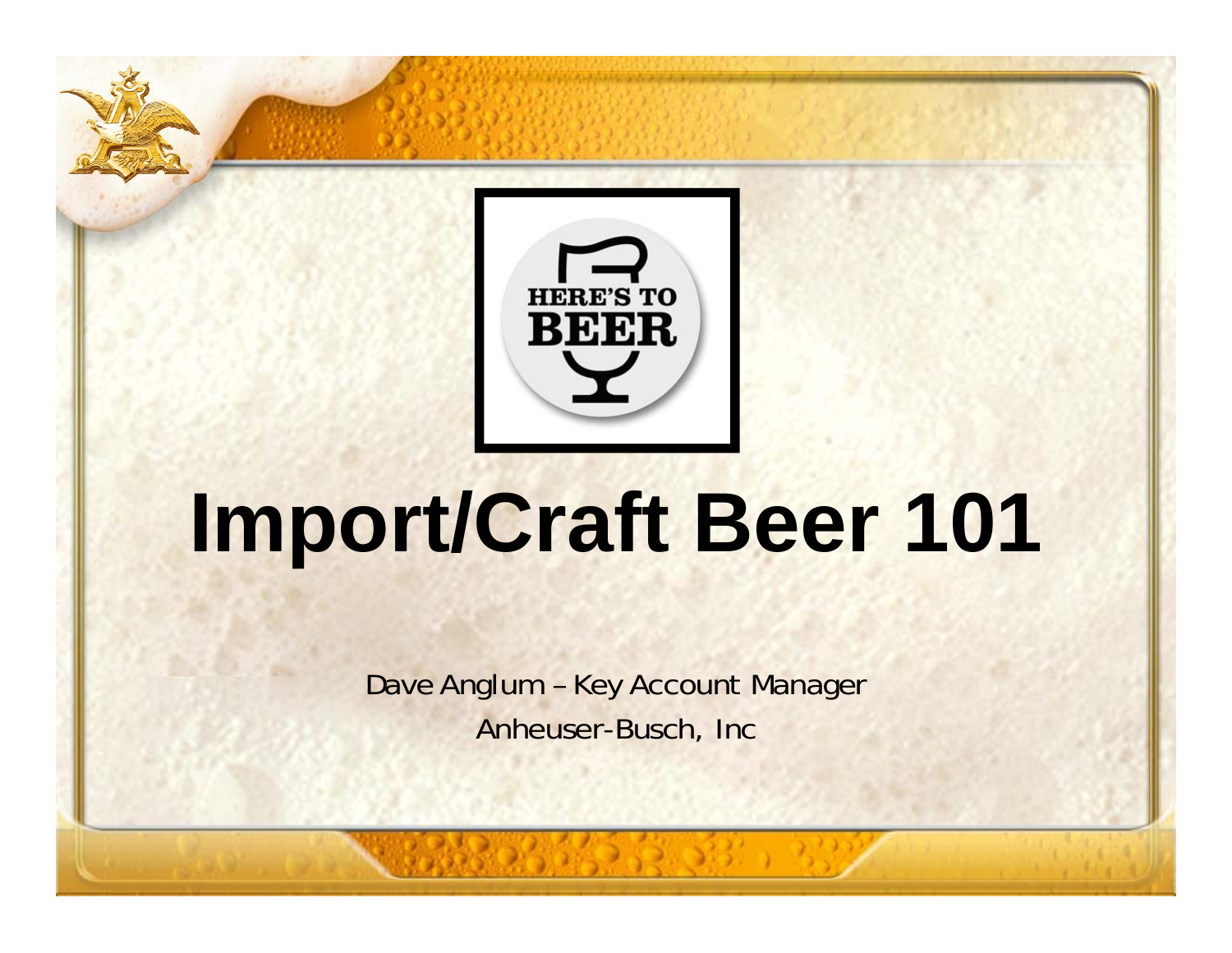### **What is Beer?**

- century's old process of converting sugared water to fermented liquid
- some of the oldest recipes ever found have been beer recipes
- beer was a necessity in ancient times
	- poor water quality
	- social and medical contributions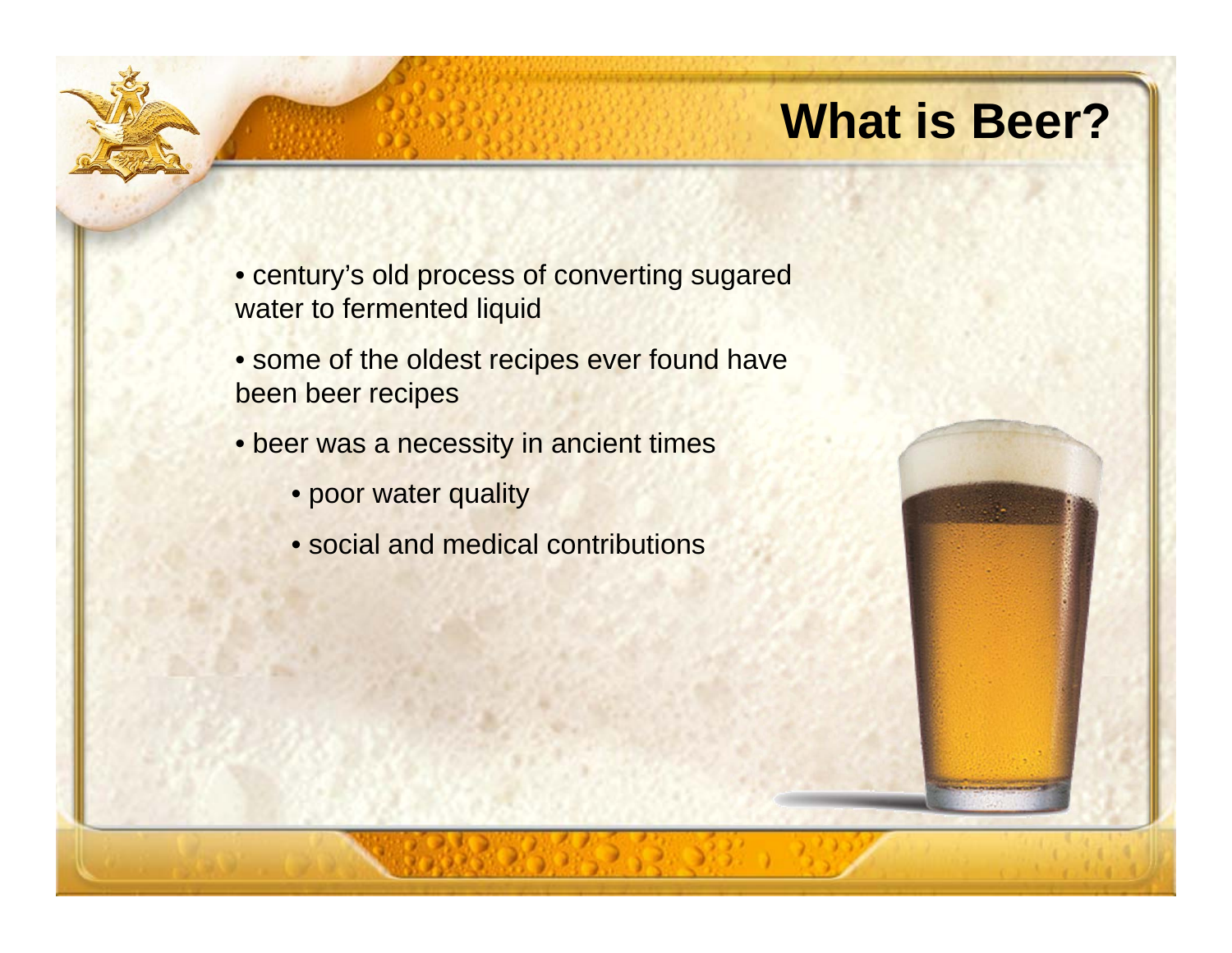### **What's in a Beer?**

- BARLEY the body & soul of beer
- YEAST the life of beer
- HOPS the spice of beer
- WATER the integrity & purity of beer
- ADJUNCTS Additive grains like rice or corn, fruit or spices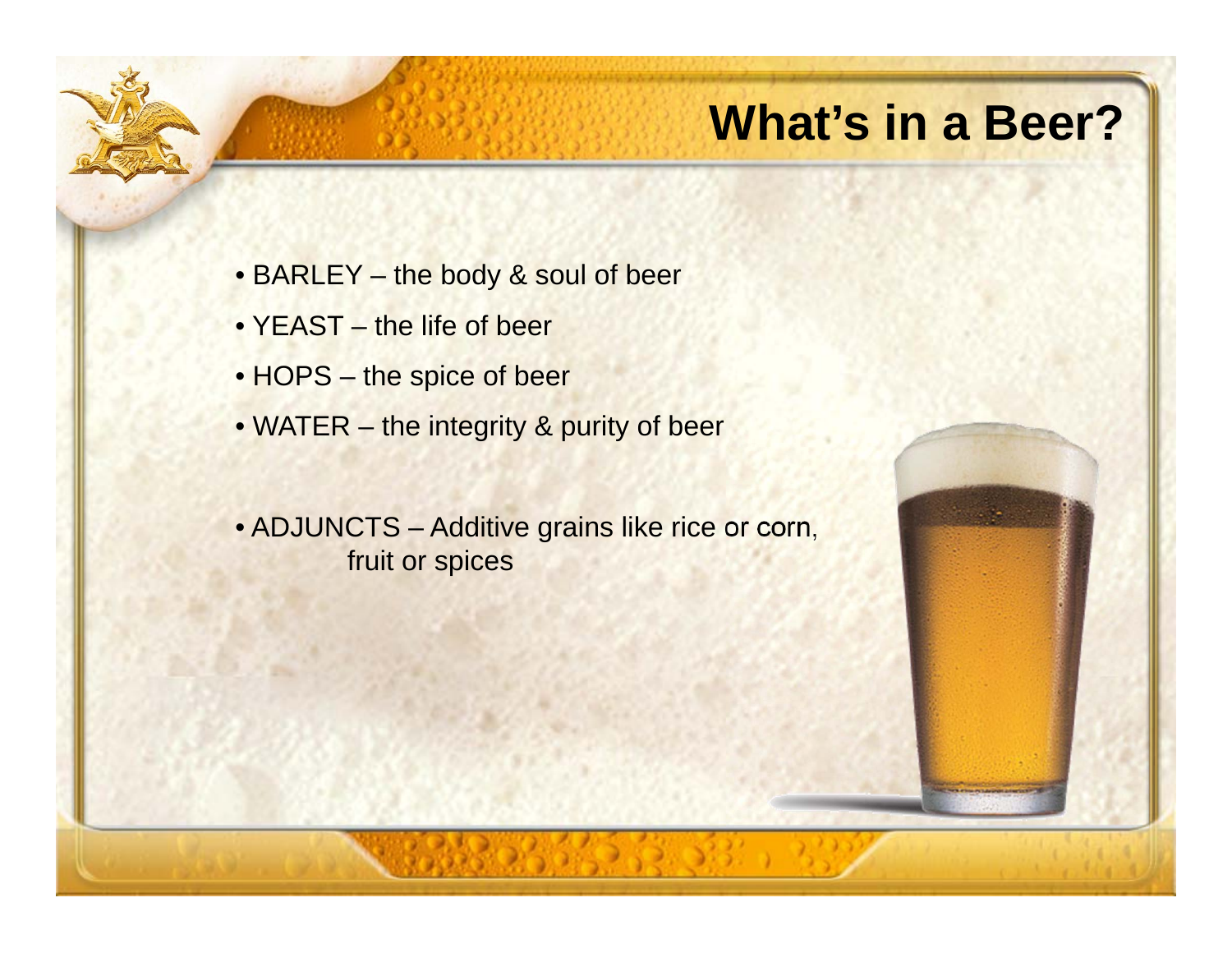# **Barley – "Body & Soul"**

#### **Barley malt gives beer:**

- NATURAL enzymes to covert starch to sugar needed for fermentation
- MALTY sweet flavor
- COLOR
- FOAMY head

Two row & six row barley malt are used in the brewing process.

Variety of barley malts helps determine the color, texture and flavor of beer.

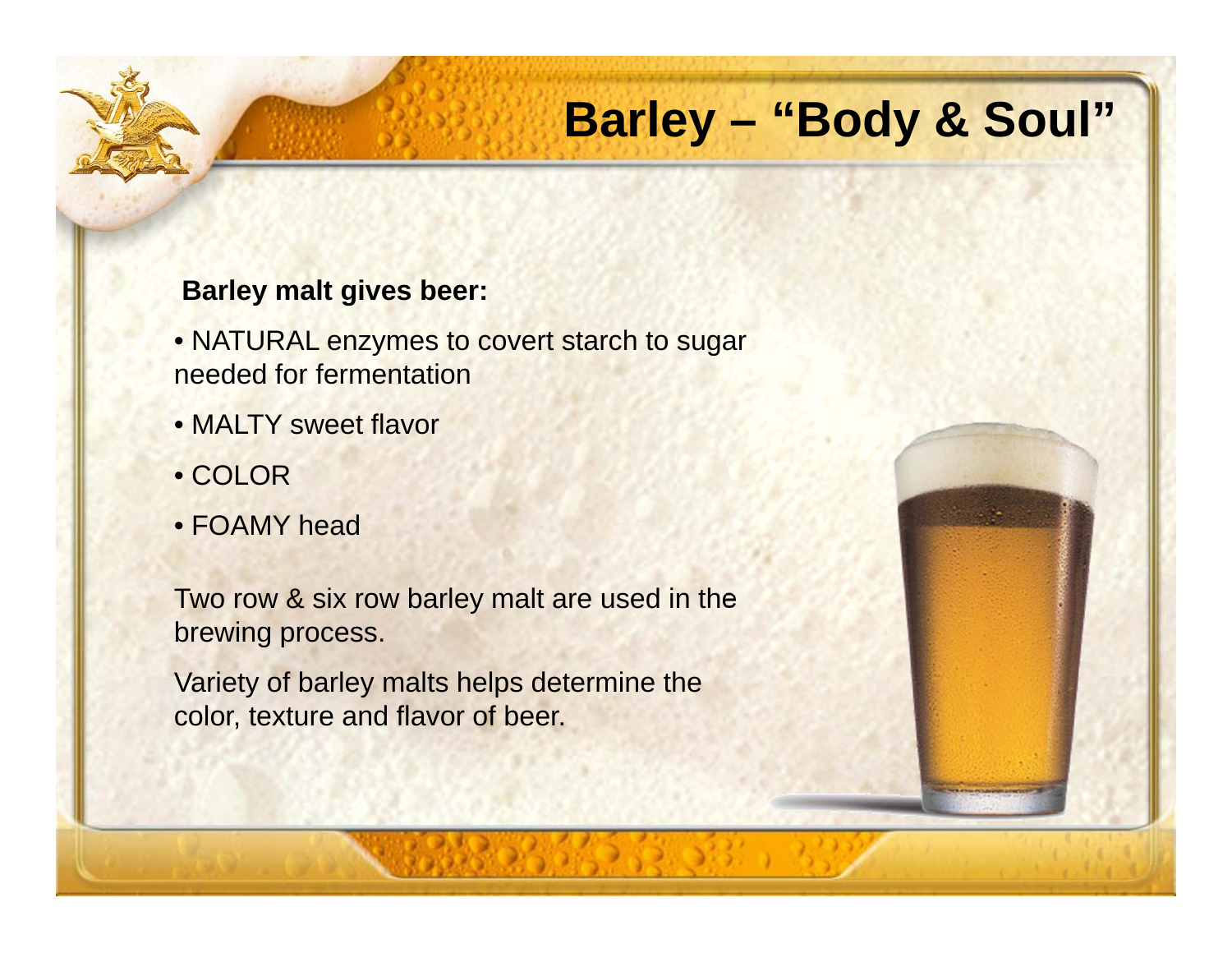### **Yeast – "Life of Beer"**

#### **Yeast is the catalyst of change:**

- one cell micro-organism
- produces carbon dioxide and alcohol

Two types of yeast are used to produce beer:

- ALE top fermenting
- LAGER bottom fermenting

There are literally thousands of brewers yeast that create a variety beer styles.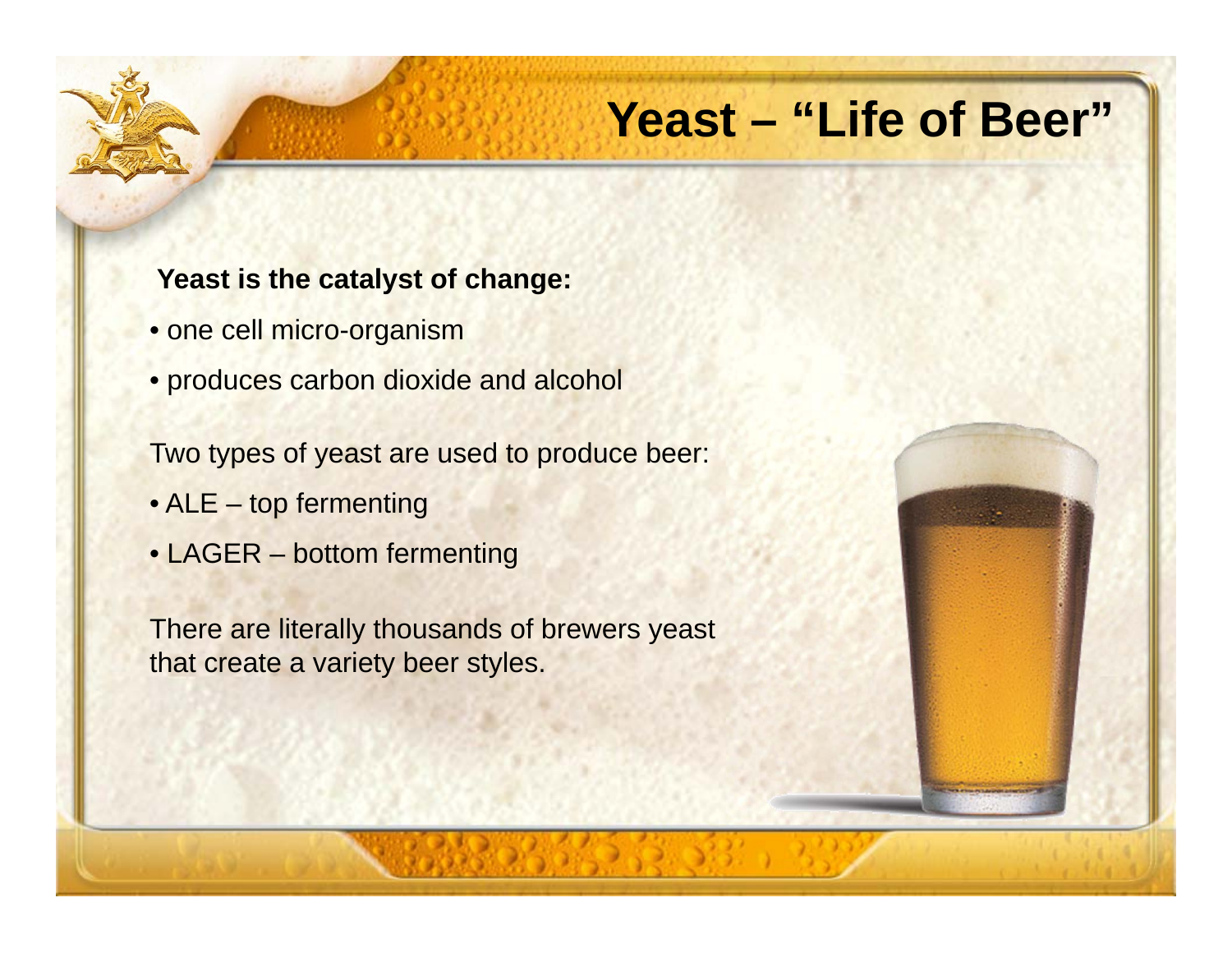# **Hops – "Spice of Beer"**

#### **Hop flowers are used to:**

- MICROBIAL STABILIZATION hops have antiseptic qualities
- HOP AROMA fruity flowery characteristics
- BITTERNESS balances malt sweetness
- FOAM STABILIZATION enhances head properties

There are two primary hop styles:

- Aroma Hops Saaz, Fuggle & Hallertua
- Bitter Hops Brewer's Gold & Unique

Hops are grown around the world between the 35th and 55th degrees of latitude and harvested in fall.

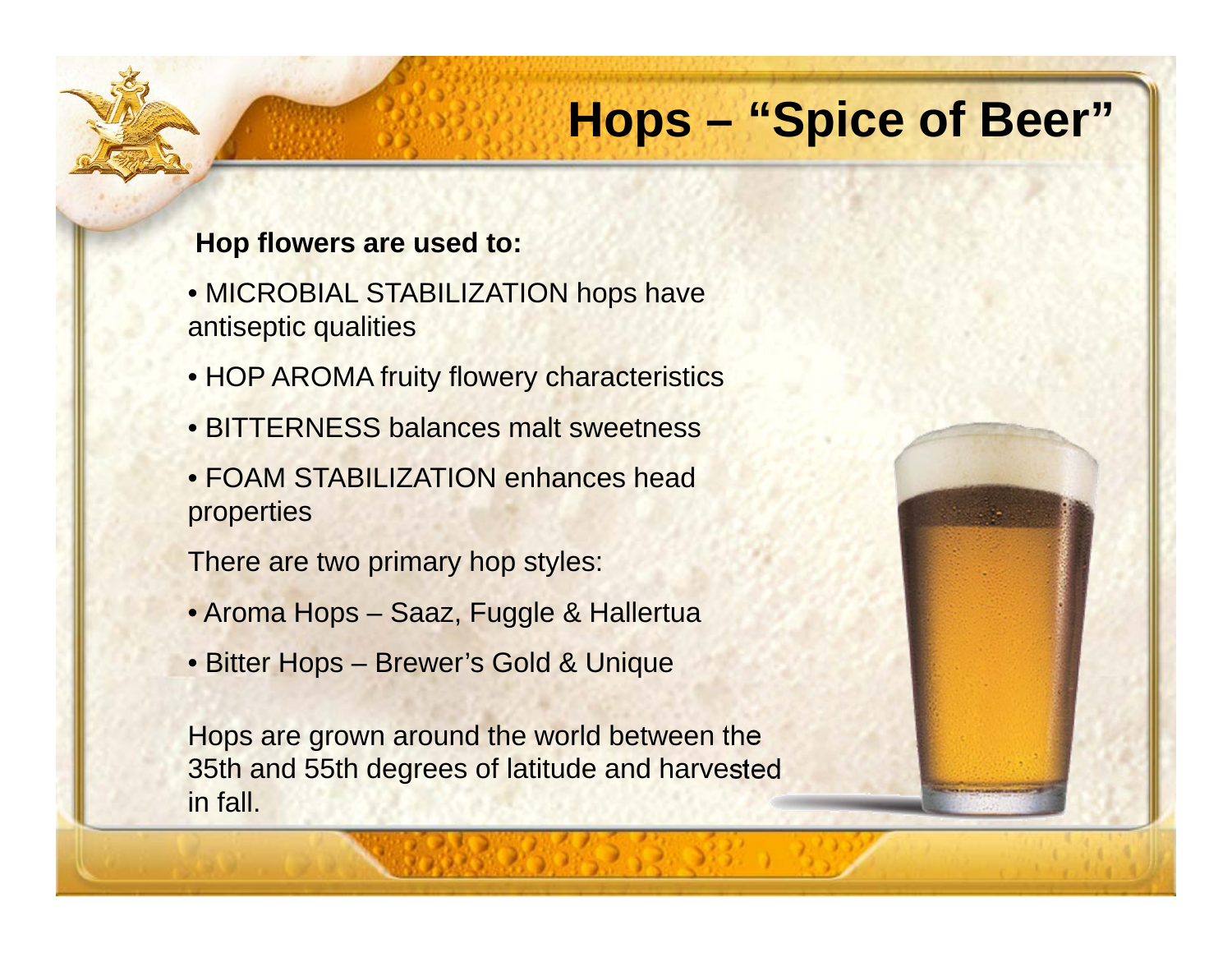# **Water – "Integrity & Purity"**

#### **Water's role in beer:**

- water makes up 92% of beer
- through filtration or boiling; impurities, aromas & flavor differences can be mitigated

Water styles can effect flavor:

- hard water helps add crisp cleaness
- soft water adds smoothness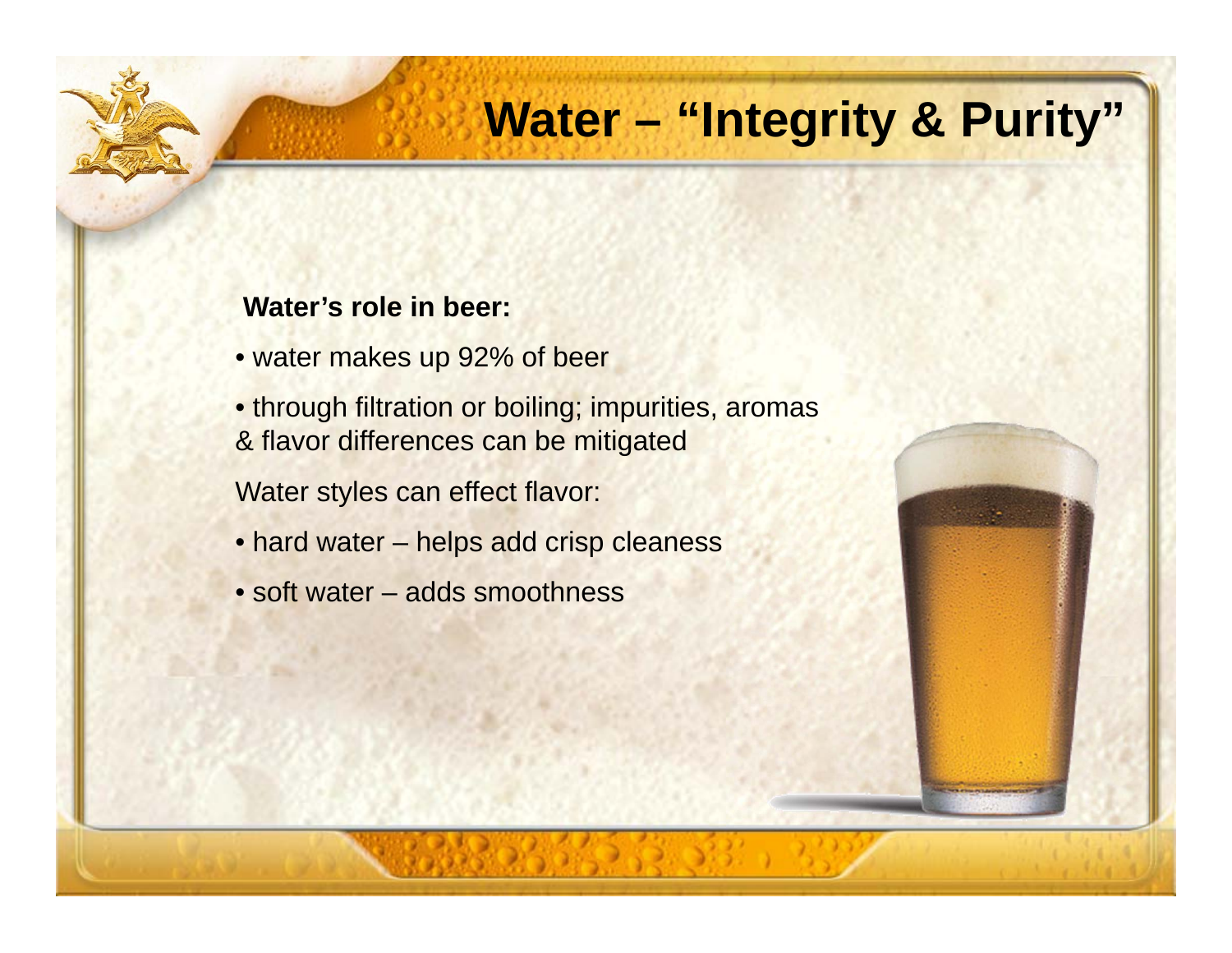# **Adjuncts – "The Wild Card"**

#### **Adjuncts add to beer:**

- adjuncts are added to change the flavor, character or profile of beer.
- used to supplement main starch source to provide better foam retention, color or aroma

Adjuncts fall into two categories:

- Grains:
	- corn, rice, wheat, oats or rye
- Specialty Ingredients:
	- sweets honey or maple
	- fruits raspberry, cherry or cranberry
	- spices cinnamon, coriander or clove

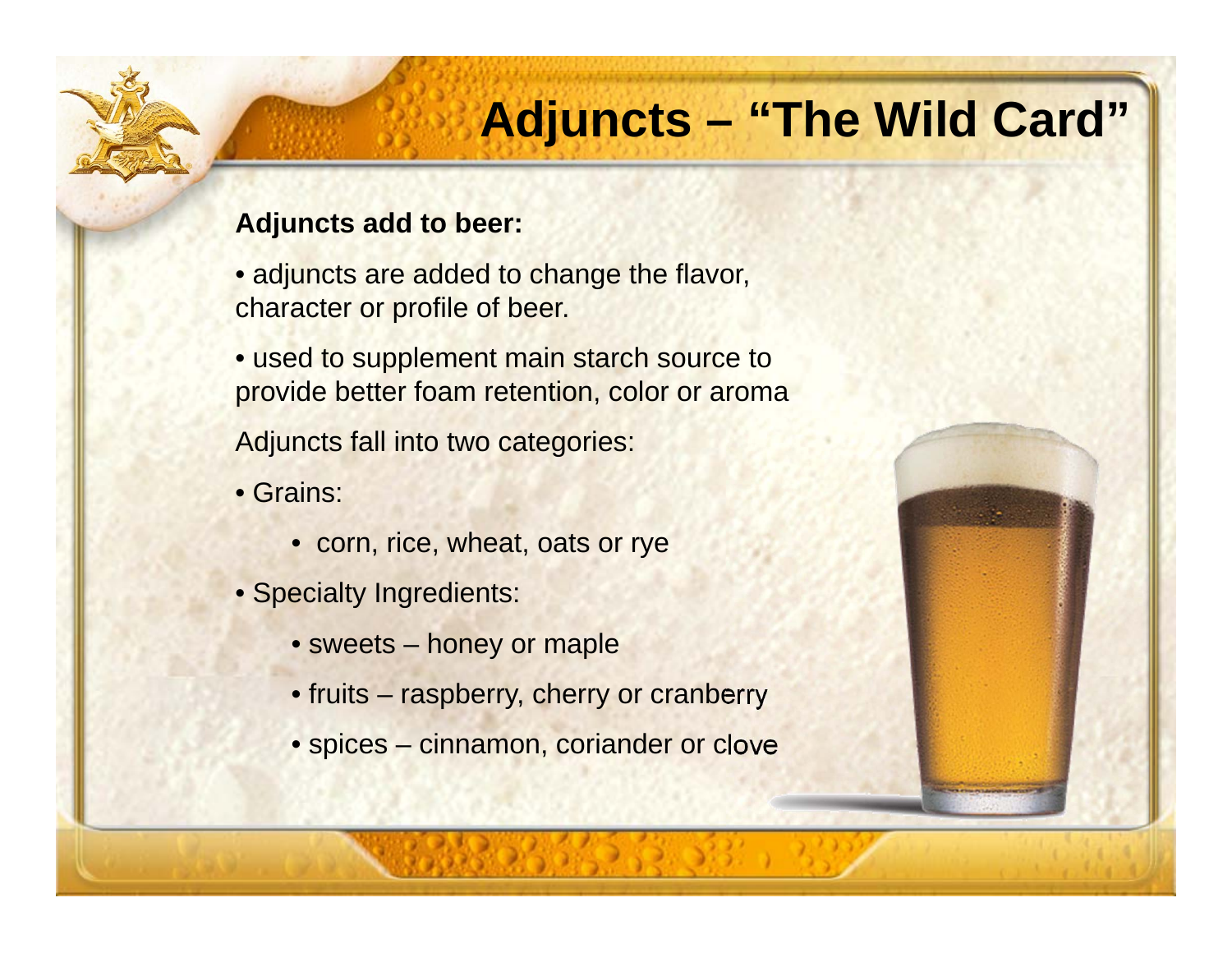# **What is a Lager?**

- lager means "to store"
- bottom fermenting yeasts
- ferment at lower temperatures (50°)
- lagered close to freezing for several weeks
- characterized by a crisp-tasting, lighter body and less-fruity aroma – rounded, smooth beer
- over last 150 years or so lagers have become the predominate beers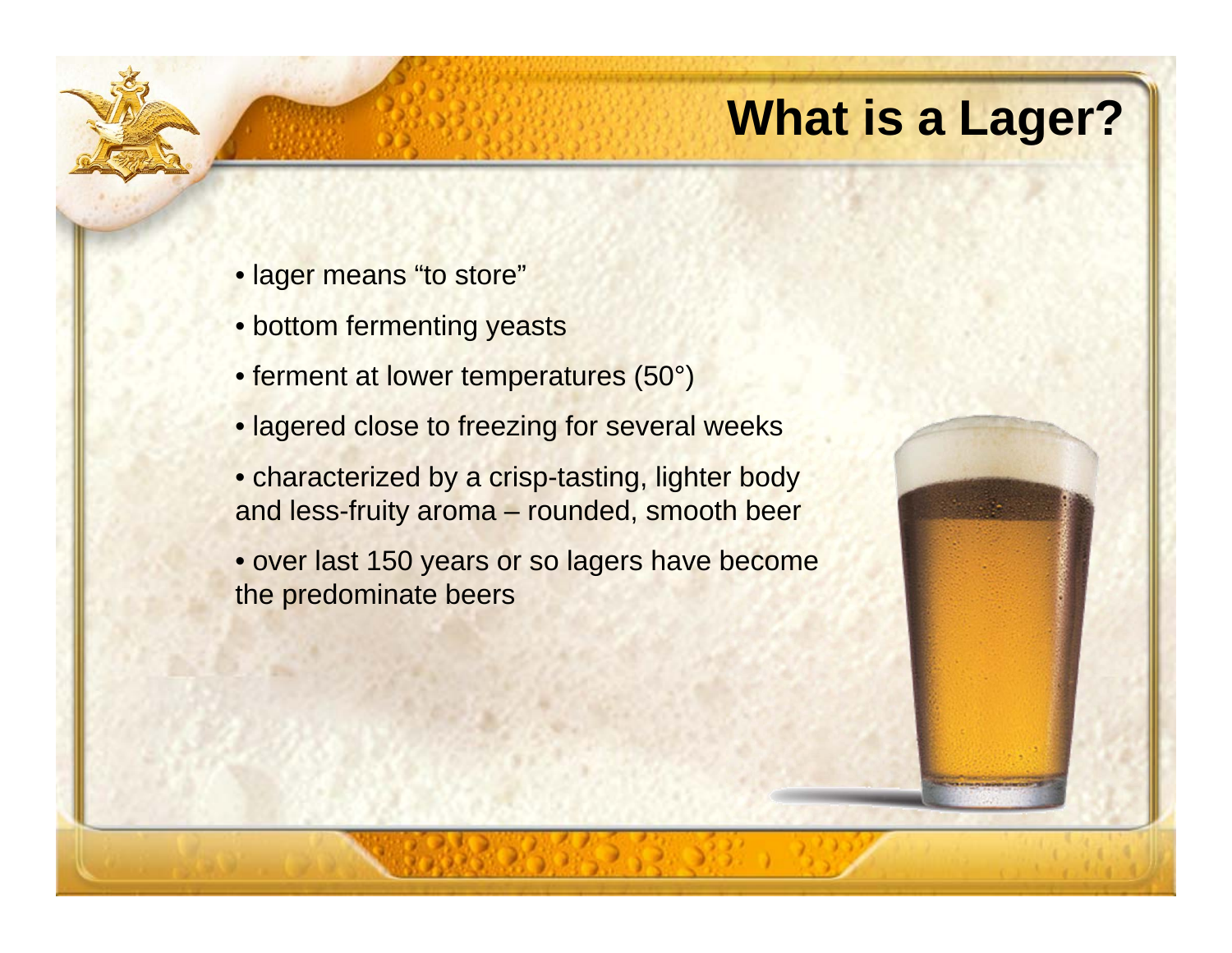# **Lager Styles**

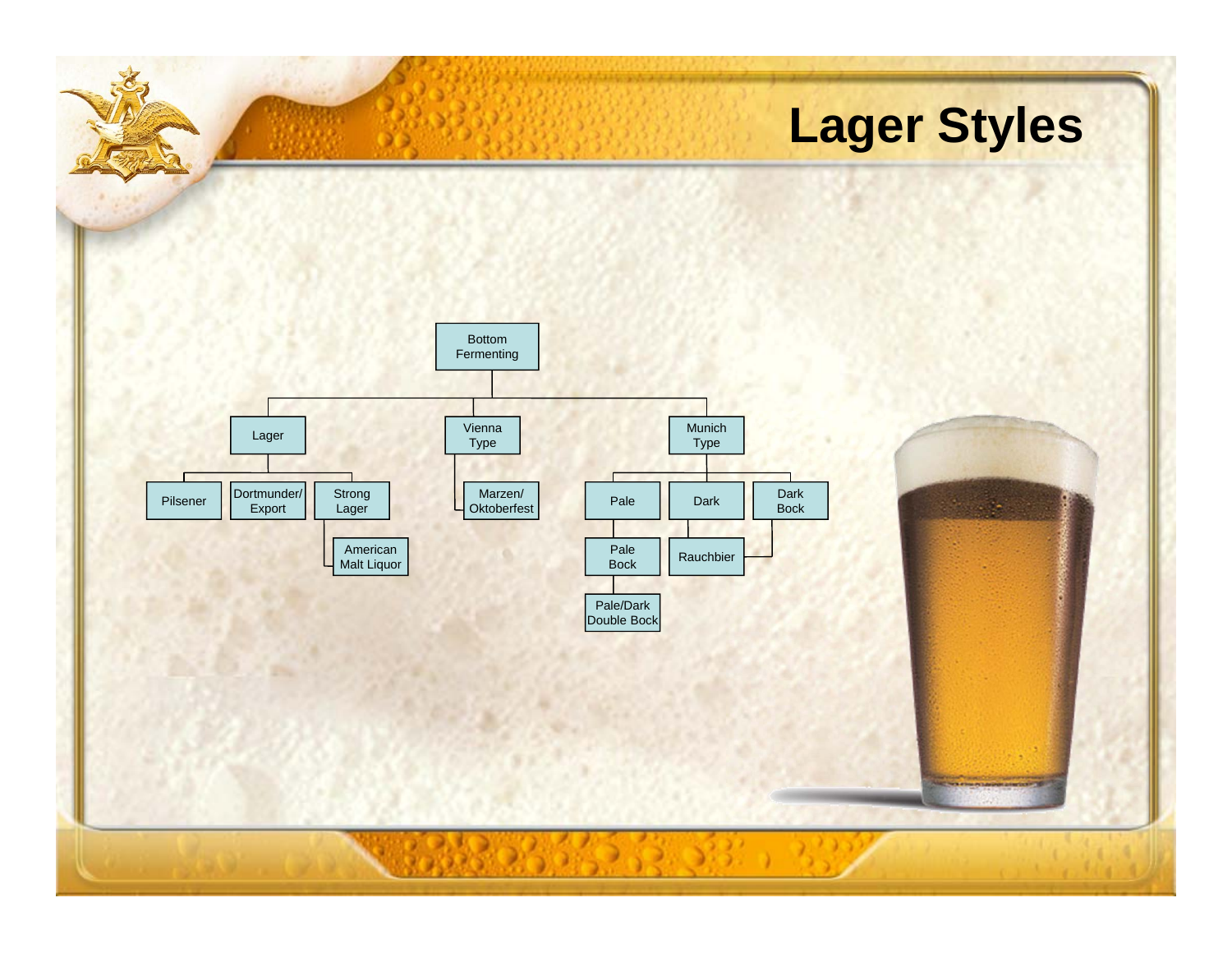## **What is an Ale?**

- ale is synonymous for beer
- top fermenting yeasts
- ferment at higher temperatures (64° 72 °)
- ferments less fully and less discriminately
- characterized by more-fruity flavors & aromas with a malty, full bodied flavor
- prior to the 1800's ales were almost universal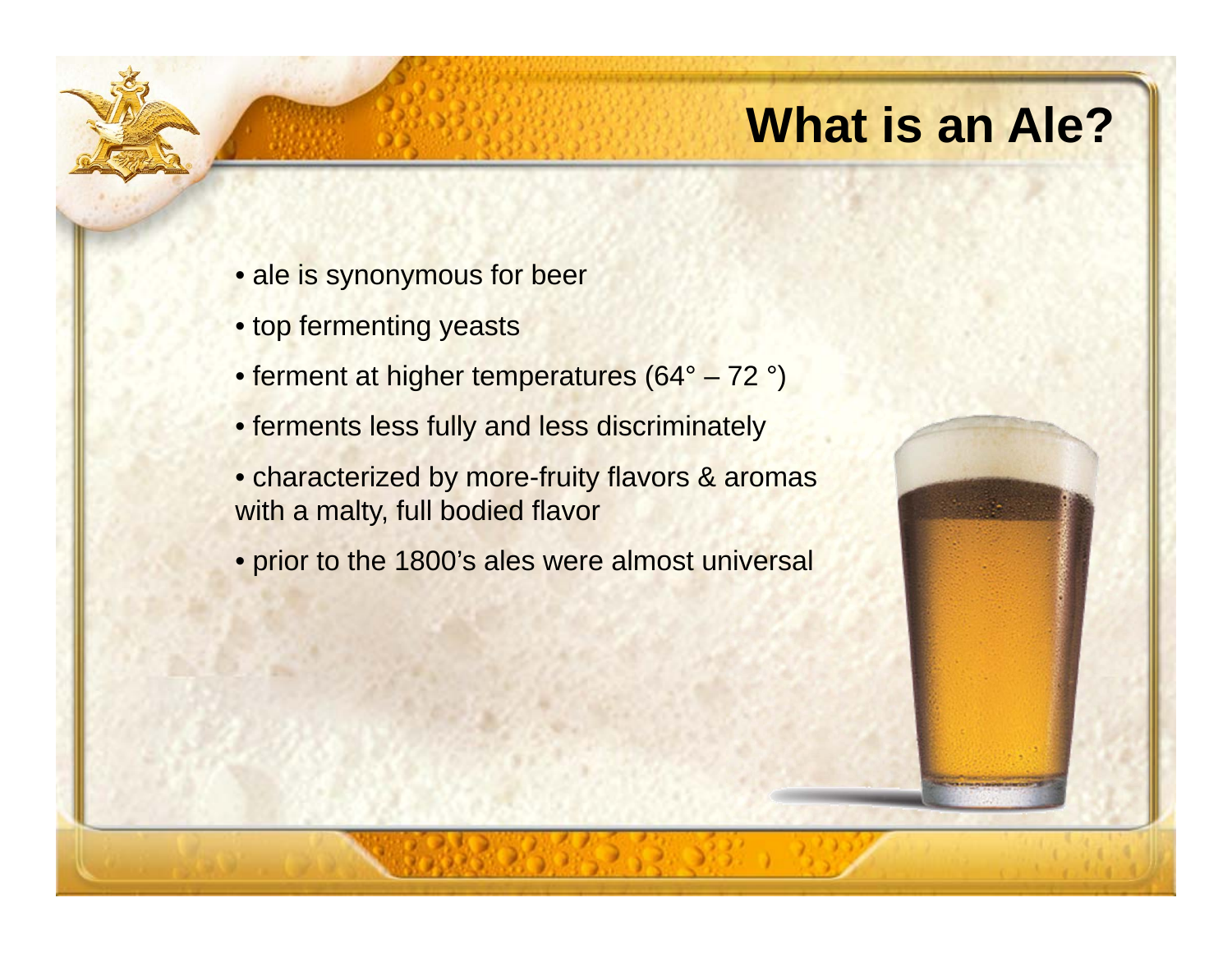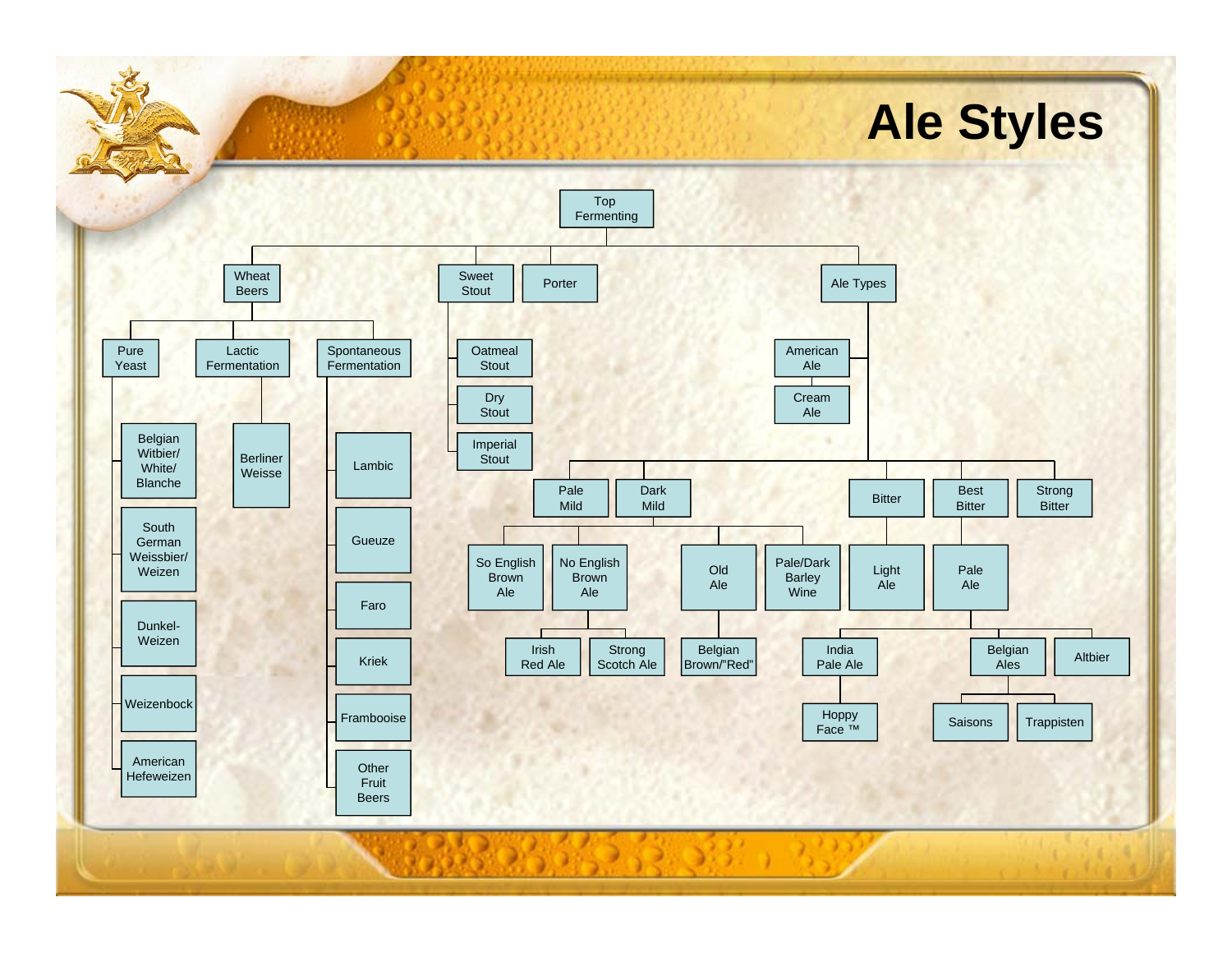# **Why Beer?**

• Beer is a \$91.6 billion dollar category and accounts for over half of beverage alcohol dollar sales.

• Beer has a 52% share of alcohol retail dollar sales and is 85% of alcohol consumption.

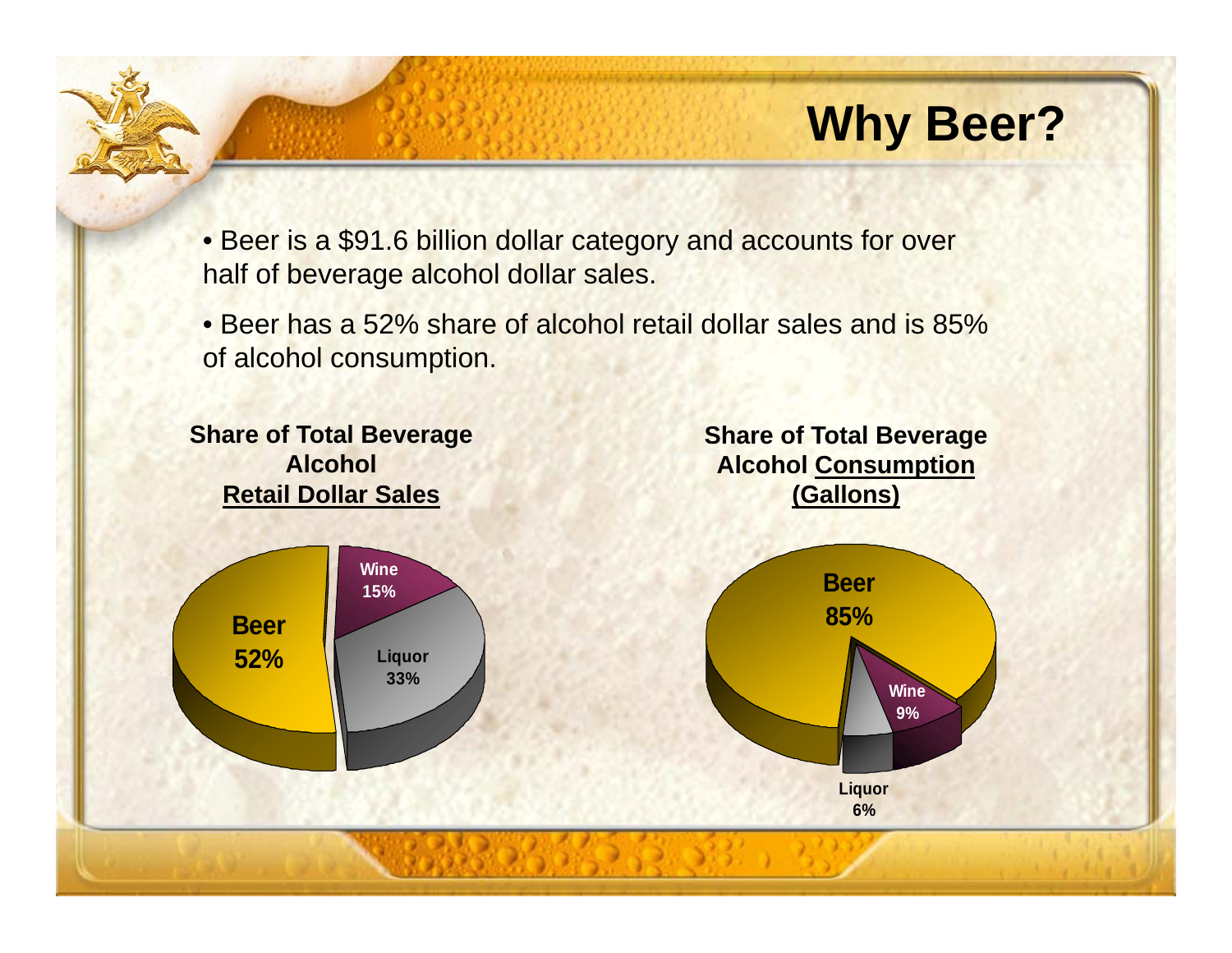## **Micro & Craft Category Growth**

• whether Ale, Stout, Marzen, Porter, Lager or Wheat….. Micro / Craft Beers' Share of the Beer Category Growing



**MICRO / CRAFT BEER - SHARE OF BEER CATEGORY**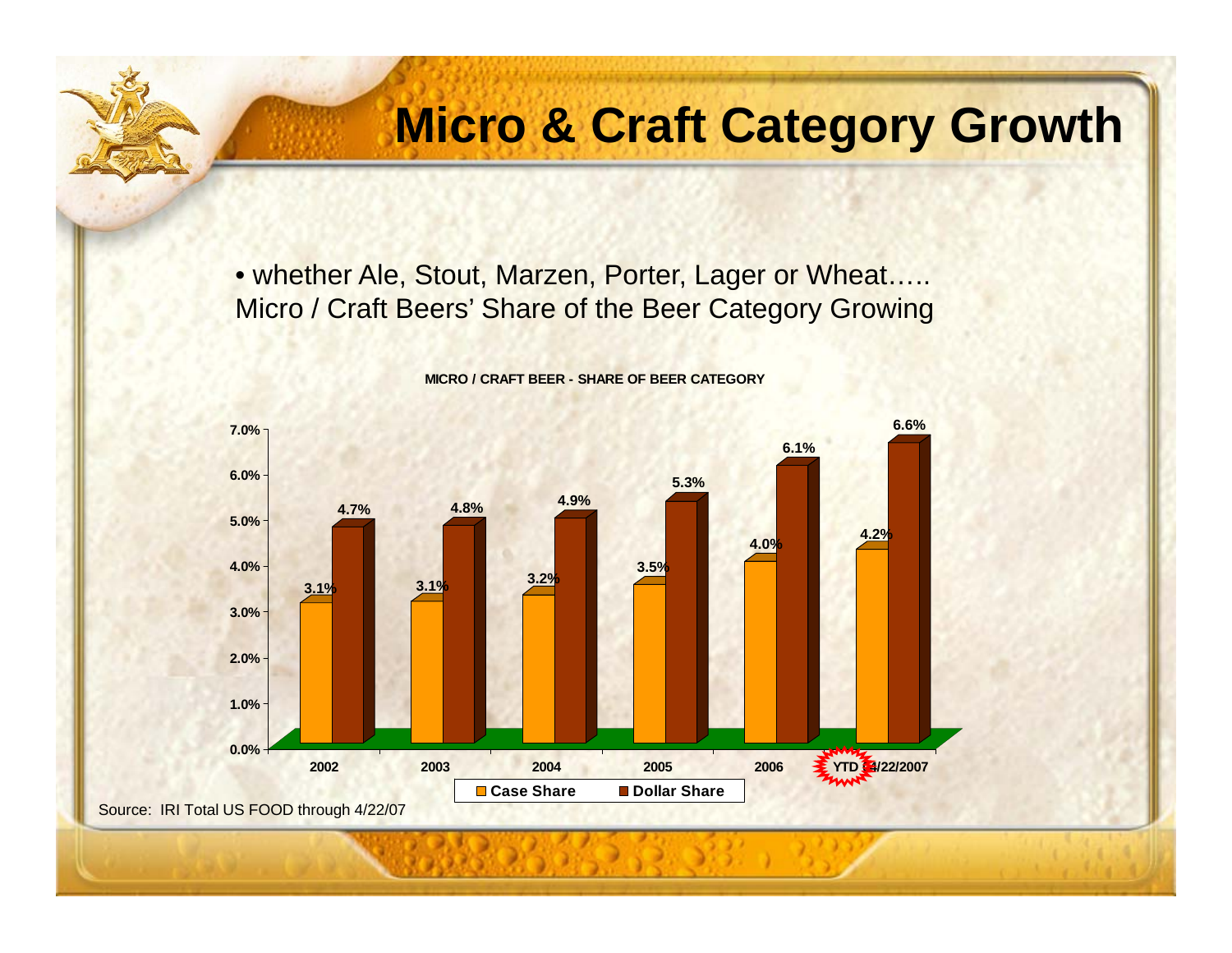## **Why Craft Beers?**

• Micro and Craft Beers add interest and variety to your beer portfolio.

- Although small, the category is growing in sales and share of total beer volume.
- Segment is fragmented with over 900 brands to choose from…select carefully.
- Anheuser-Busch distributes many top selling / high growth micro / craft beers to help you get the most from your valuable retail space**.**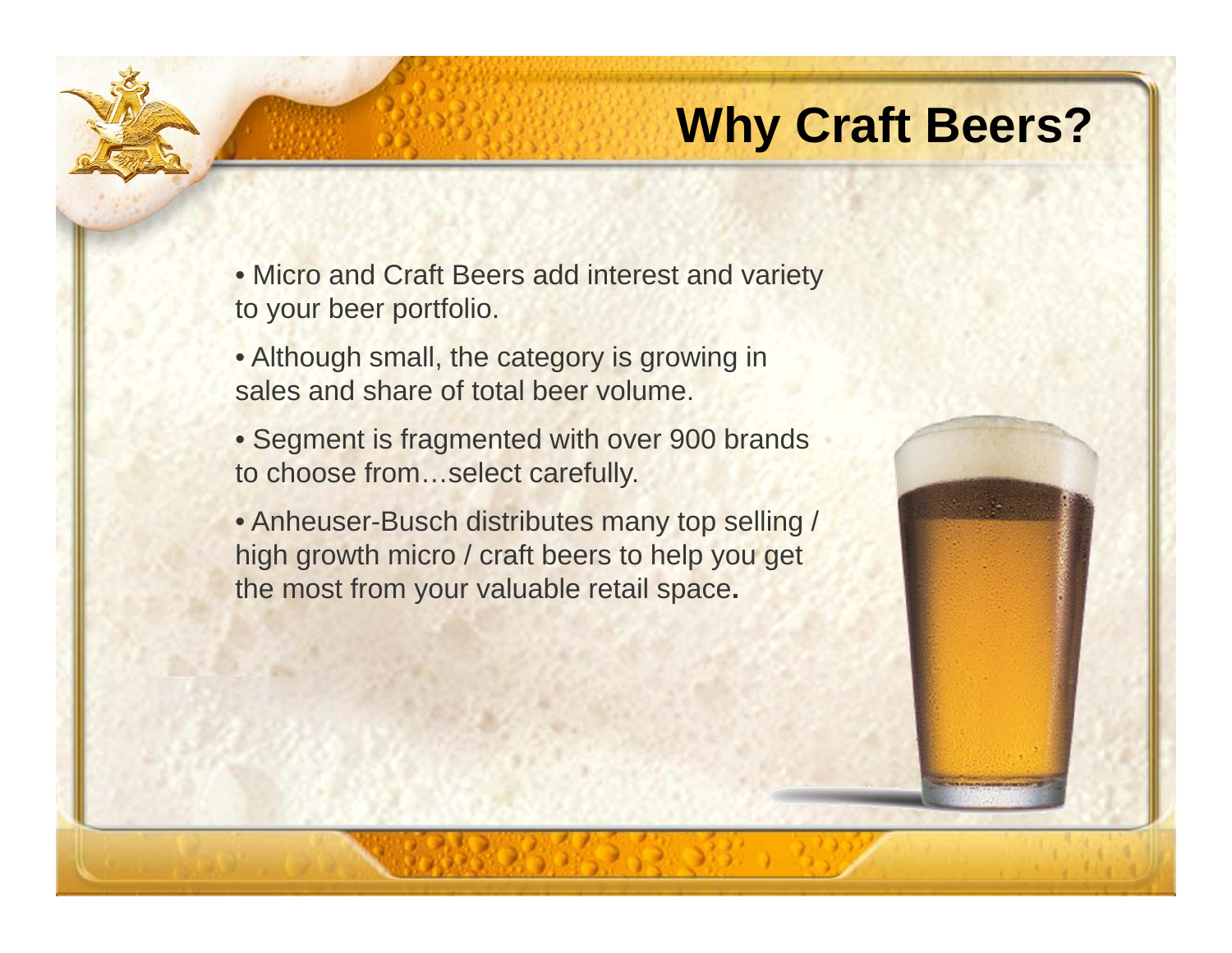# **Import Category Growth**

• Import segment off-premise case sales have grown by nearly 12 million cases in 5 years!

• Import share of total beer category has grown 3% in 5 years!

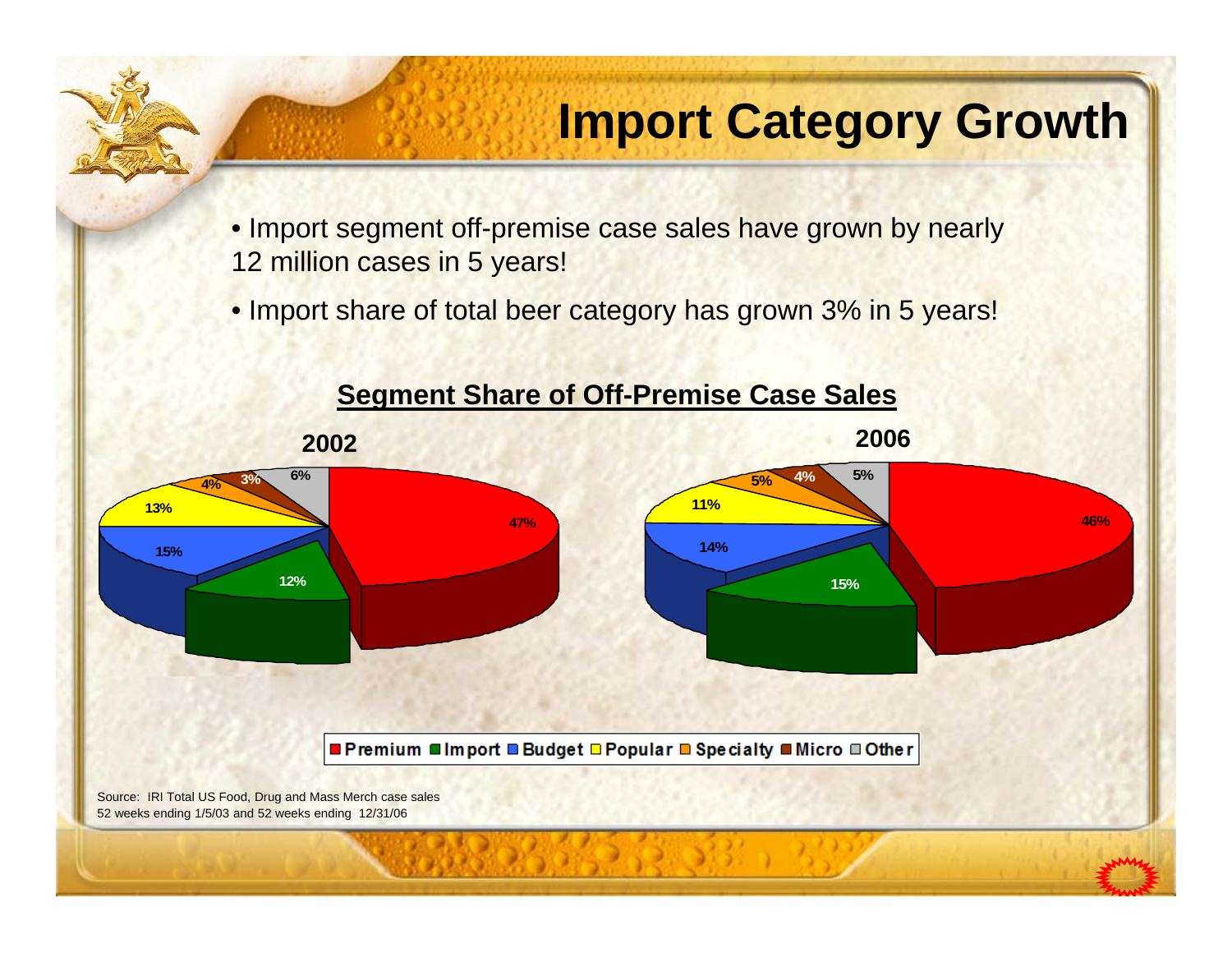# **What is a "Specialty/Craft" Beer?**

- all Malt Brewing Process
	- no "filler" adjuncts to lighten beer
- tend to be non-pasteurized, using additional filtration for clarity if desired
- small Batch Production
	- tend to produce beer in smaller vessels
	- regional based
	- between 15,000 and 2 million BE's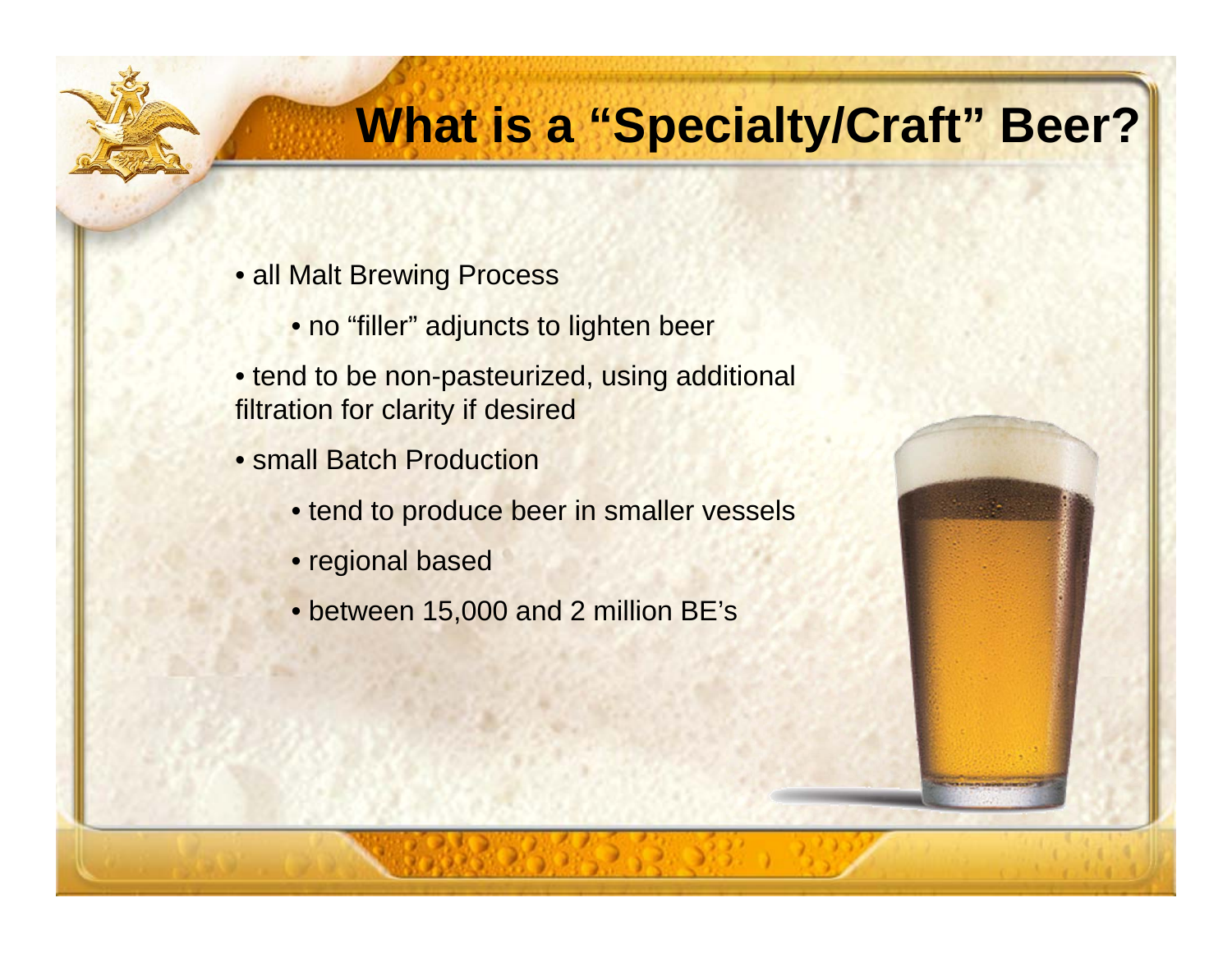#### **What's the Difference?**

- **Imports <sup>=</sup>** brewer supplied products for outside USA
	- import Companies or holding/distribution companies
	- Crown Imports, Heineken USA, Anheuser-Busch, Inc.
- **Craft /Specialty beers <sup>=</sup>** regional / national Brewers
	- independent or regional distribution networks
	- Sam Adams, Leinenkugel's, Redhook
- **Micro beers <sup>=</sup>** Local/Regional Brewers
	- independent distribution networks or self distribution
	- Summit, Surly, Flat Earth Brewing. Co.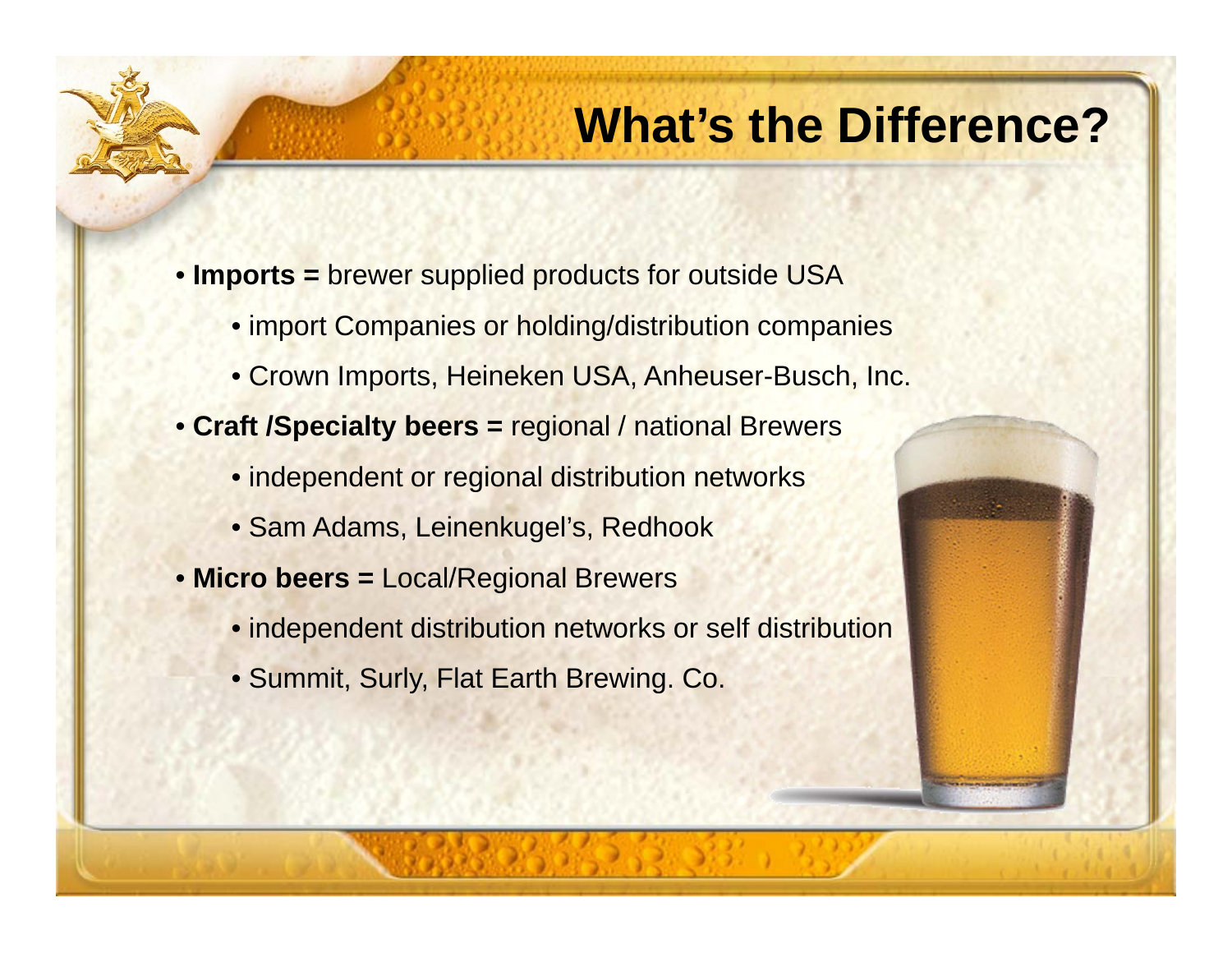## **Why Import & Specialties?**

- changing Consumers
	- boomer market
	- "gen X'ers" coming of age
	- discretionary income
- evolving marketplace
	- consumers are demanding broader selection, unique and interesting products
- profitability
	- higher perceived value
	- higher margins / profit generators

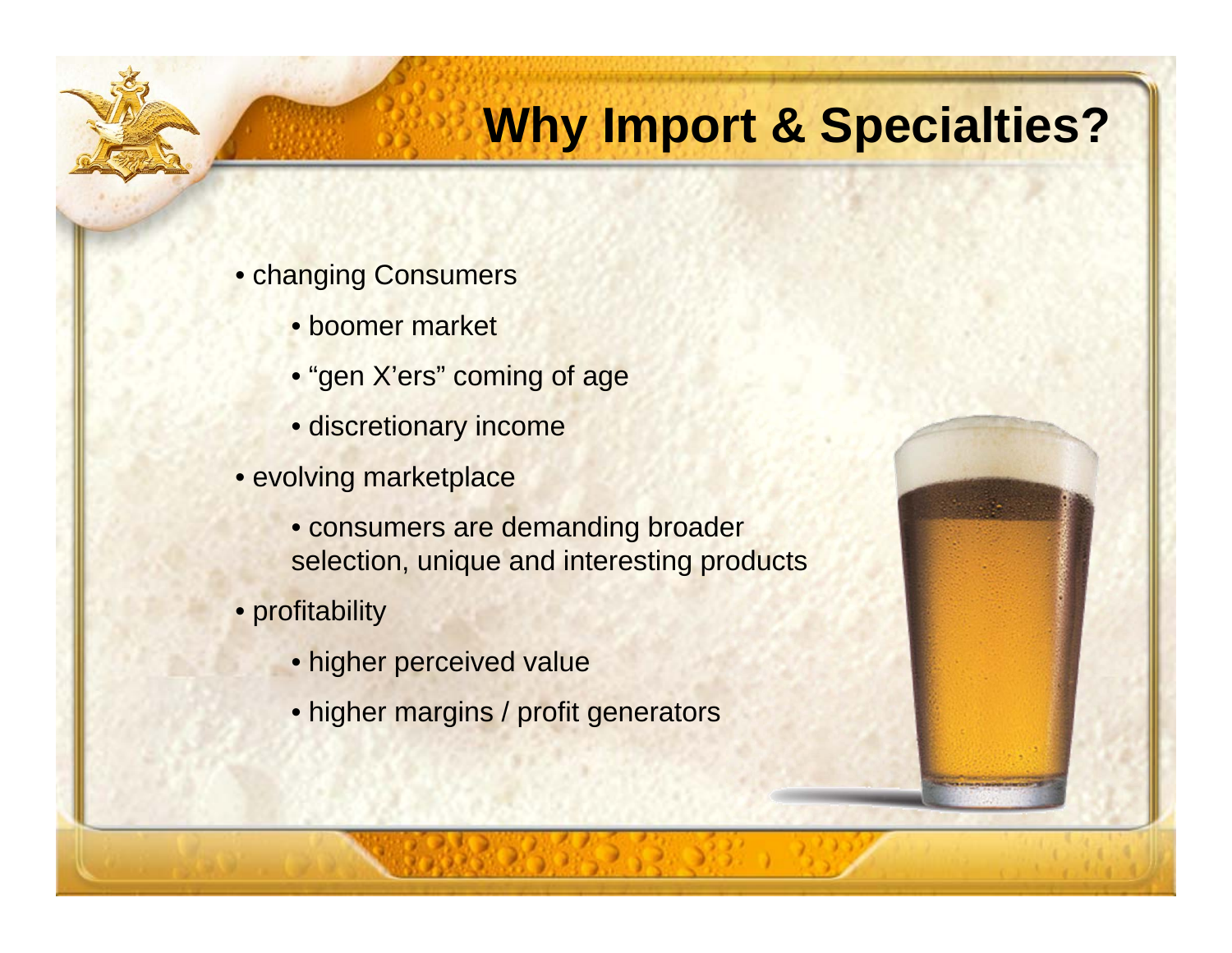# **Opportunities for you?**

- profit generators
	- higher margins
- incremental sales
	- added ring totals
	- impulse purchases
- selection
	- value add for your consumers
	- point of difference from competition
	- become more of a destination

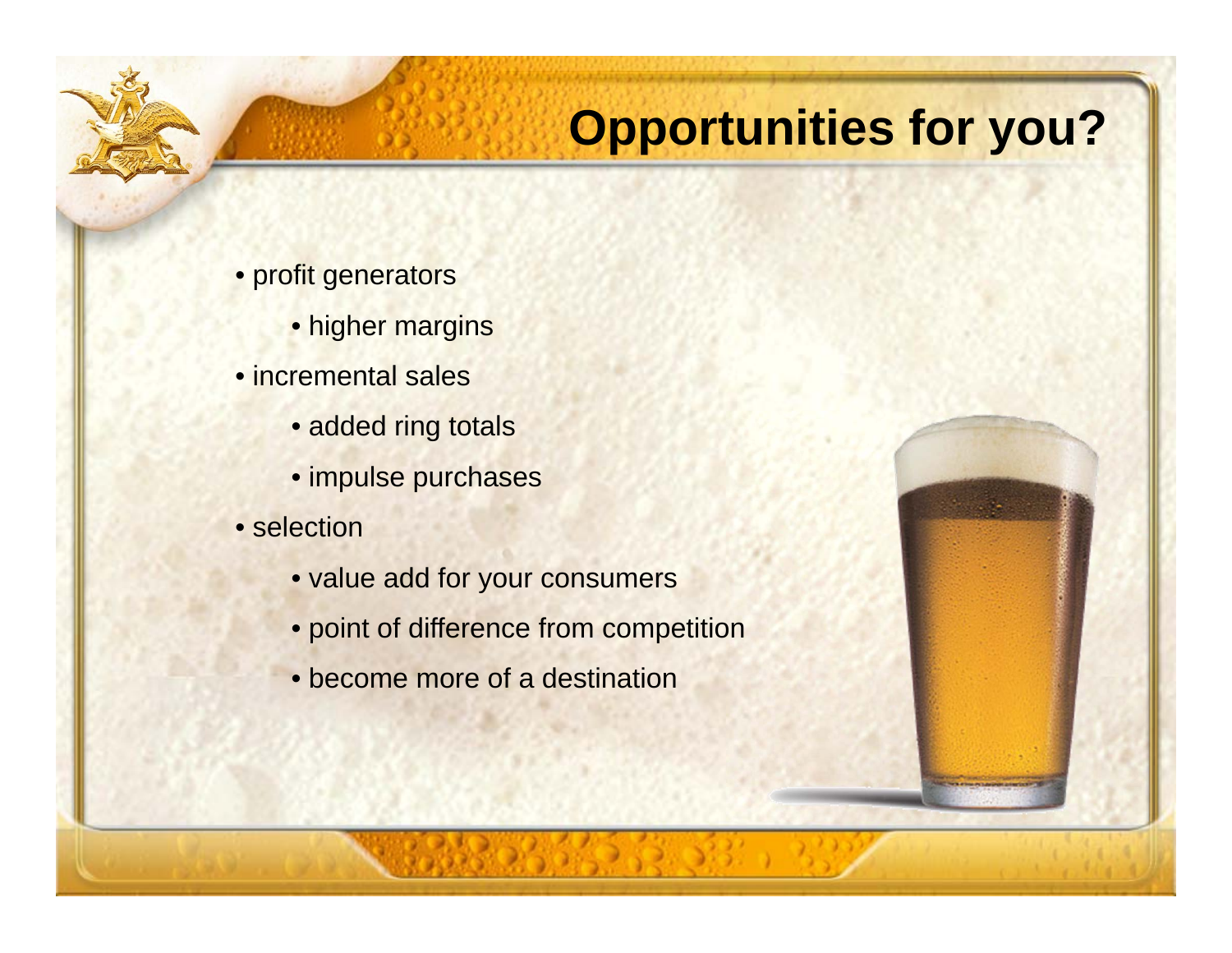## **How should I do this?**

- selection
	- commitment to the category
- pricing
	- be competitive but these are profit generators
- sampling
	- awareness builders
	- brewery sponsored / funded programs
- employee focus
	- education
	- dedicated people

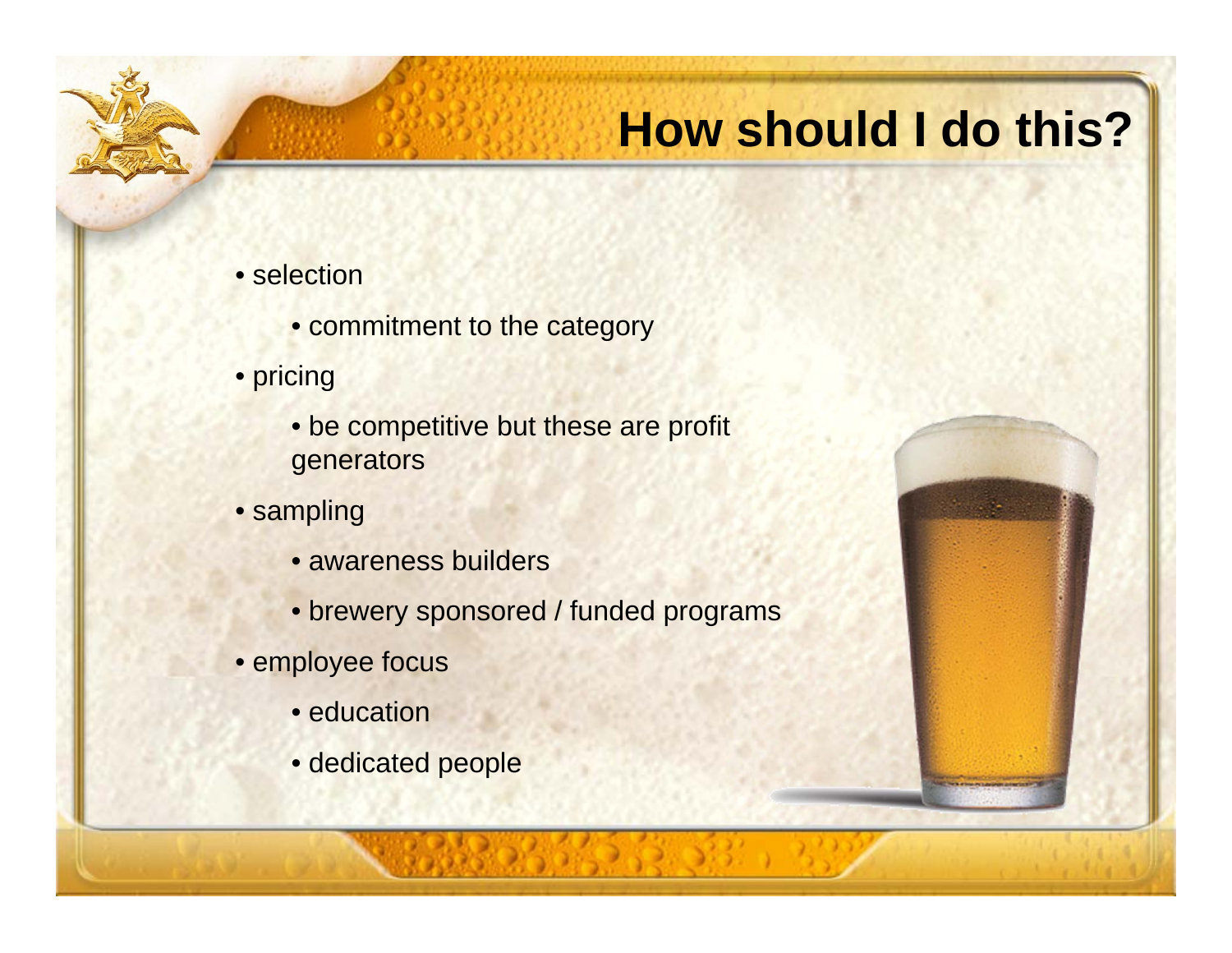# **Opportunity Selling?**

#### • Food Pairings

- beer is an excellent complement to food
	- Amber Ales wild game, meats & cheeses
	- Hefeweizens salads, summer fair
	- IPA spicy foods (Mexican or Asian)
	- Porters deserts
- cooking with beer
	- secret ingredient
	- adds depth and flavor
	- versatility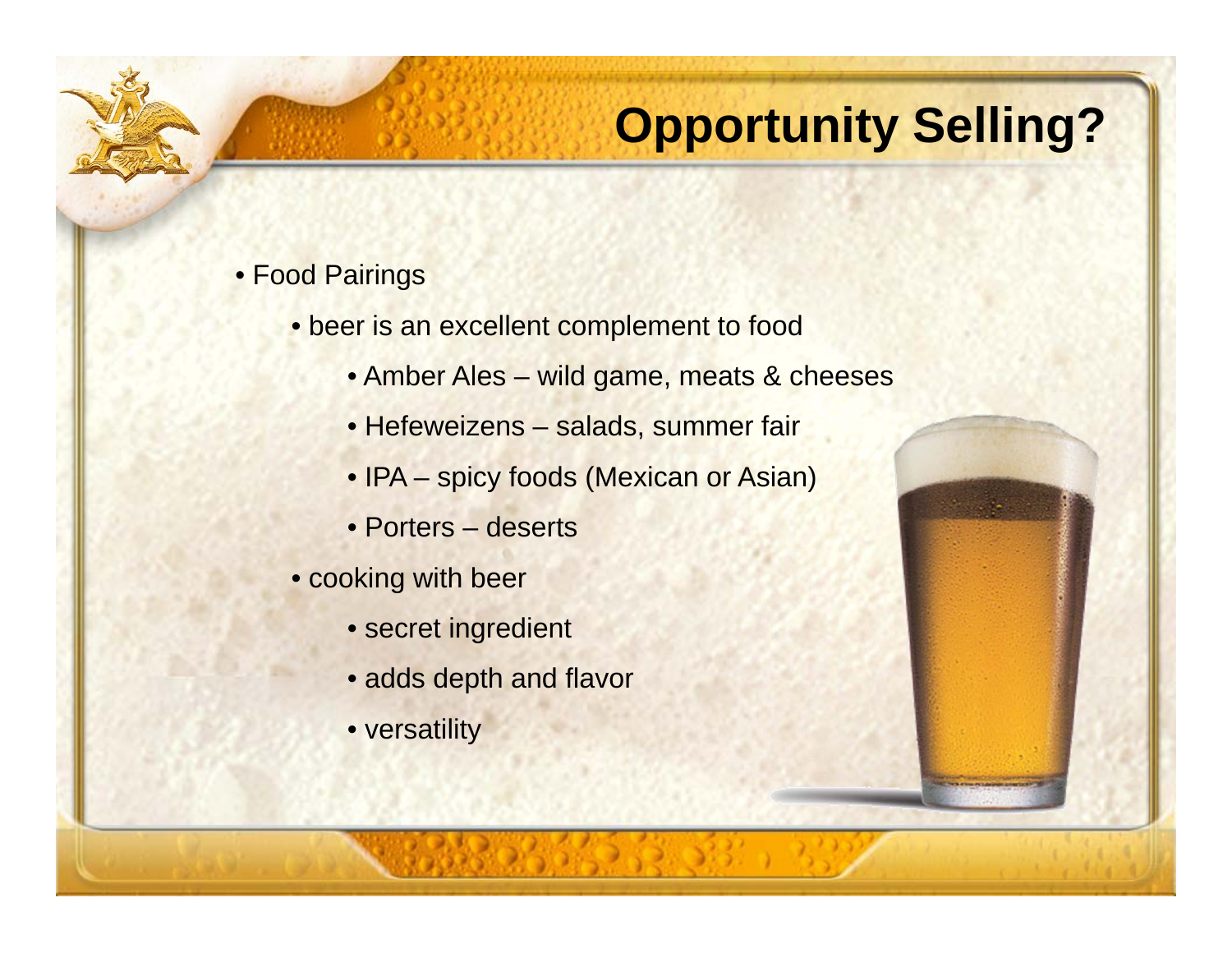# **2001 – A Space Odyssey**

- **H**eat cool temperatures
- **A**ir oxidation
- **L**ight low light conditions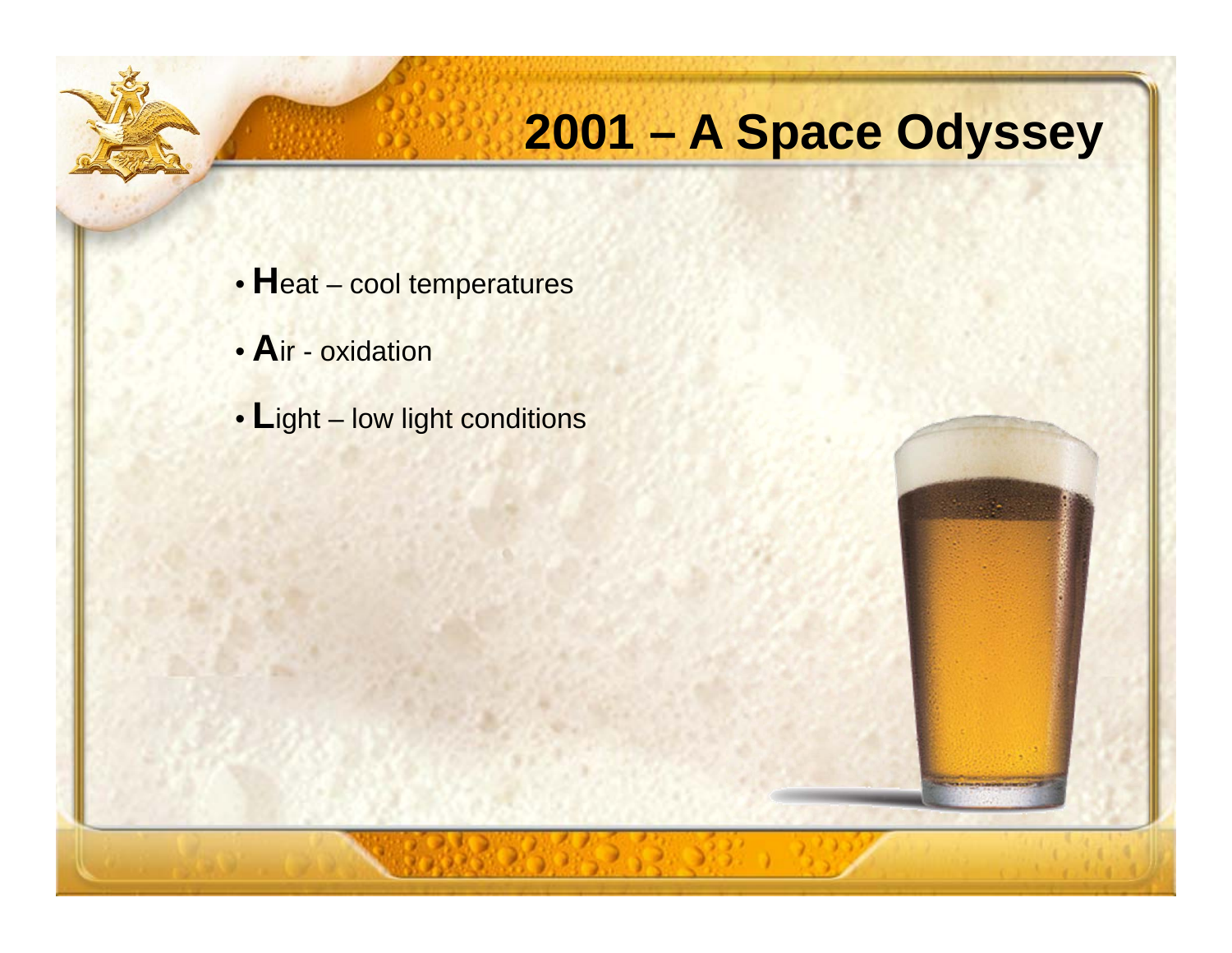#### **Bottle Beer – Do's & Don'ts**

• Always pour bottle beer into a glass

- drinking from the bottle traps carbonation and flavor which can leave you feeling bloated
- pouring into a glass releases carbonation, flavor and aroma of the beer
- pour beer down the center of glass to release carbonation and flavor
- pouring down the side of the glass minimizes foam and traps carbonation leaving the beer flat looking and gassy tasting.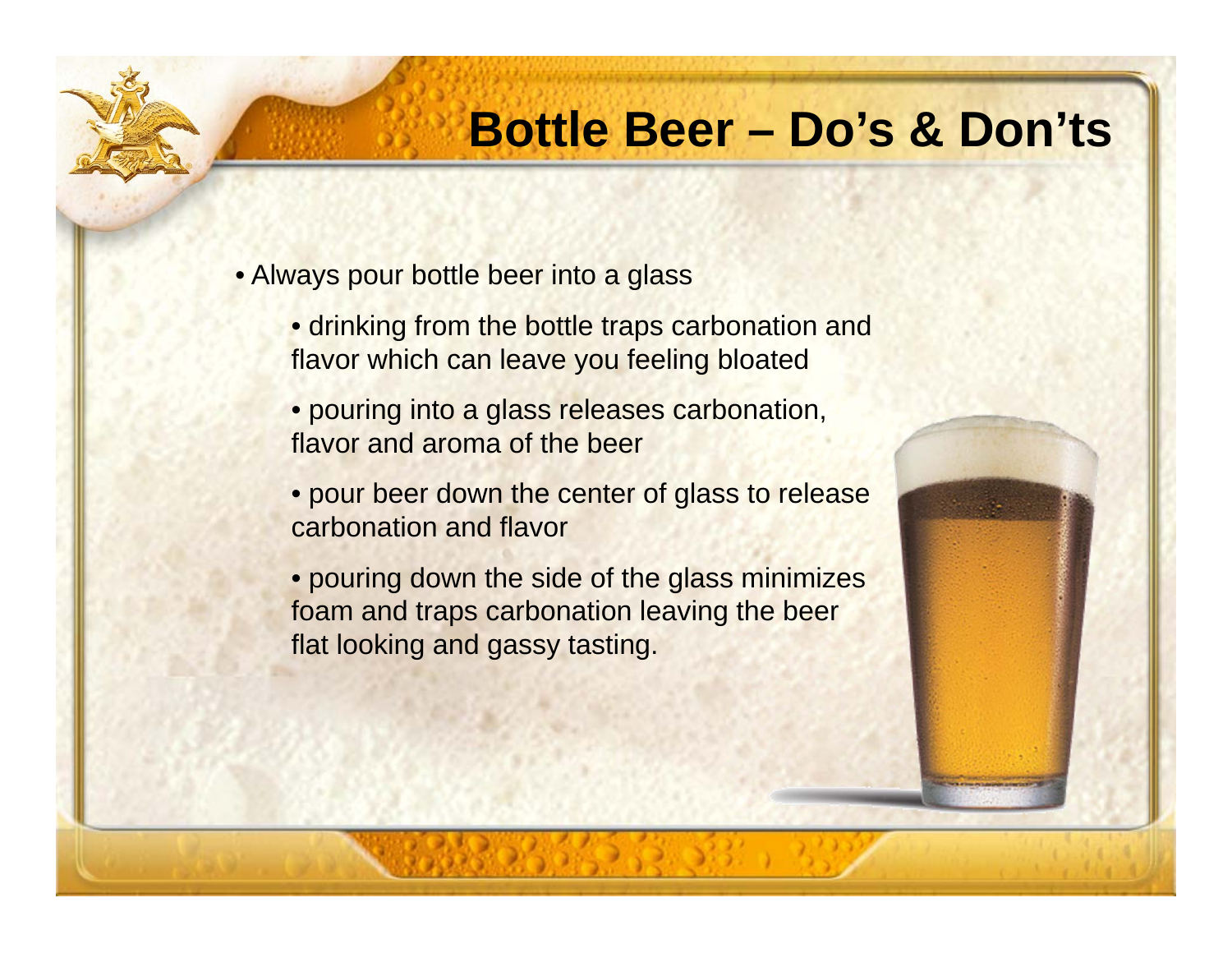# **What Next?**

- Here's to Beer!
	- http://herestobeer.com website
- The Beer Connoisseur
	- on-line training program
		- internet based
		- self-directed
- Your local wholesaler
	- resources & educational information
- Responsibility Matters